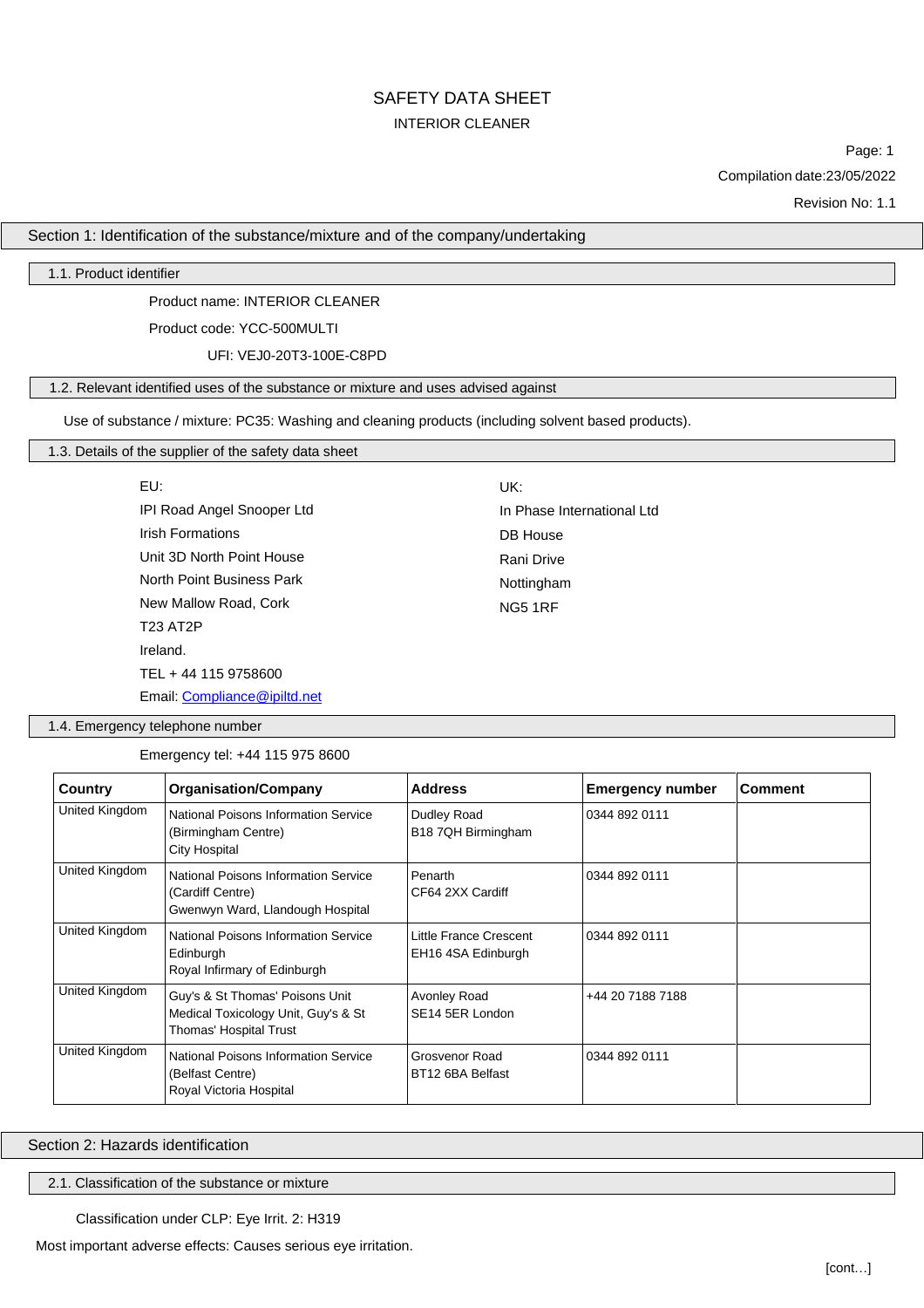# 2.2. Label elements

Label elements:

Hazard statements: H319: Causes serious eye irritation.

Hazard pictograms: GHS07: Exclamation mark



Signal words: Warning

Precautionary statements: P264: Wash hands thoroughly after handling.

P280: Wear <protective gloves/protective clothing/eye protection/face protection>. P305+351+338: IF IN EYES: Rinse cautiously with water for several minutes. Remove contact lenses, if present and easy to do. Continue rinsing. P337+313: If eye irritation persists: Get medical <advice/attention>.

2.3. Other hazards

PBT: This product is not identified as a PBT/vPvB substance.

#### Section 3: Composition/information on ingredients

### 3.2. Mixtures

Hazardous ingredients:

#### 2-BUTOXYETHANOL - REACH registered number(s): 01-2119475108-36-XXXX

| <b>EINECS</b> | CAS      | PBT / WEL | CLP Classification                                                                                        | Percent   |
|---------------|----------|-----------|-----------------------------------------------------------------------------------------------------------|-----------|
| 203-905-0     | 111-76-2 |           | Acute Tox. 4: H332; Acute Tox. 4: H312;<br>Acute Tox. 4: H302; Eye Irrit. 2: H319;<br>Skin Irrit. 2: H315 | $1 - 10%$ |

TETRAPOTASSIUM PYROPHOSPHATE - REACH registered number(s): 01-2119489369-18-XXXX

| 230-785-7 | 7320-34-5 |  | Eve Irrit. 2: H319 | 1-10% |
|-----------|-----------|--|--------------------|-------|
|-----------|-----------|--|--------------------|-------|

#### ALCOHOLS, C12-14, ETHOXYLATED (1-2.5 EO), SULFATES, SODIUM SALTS - REACH registered number(s): 01-2119488639-16-XXXX

| 500-234-8 | 68891-38-3 | Skin Irrit. 2: H315; Eye Dam. 1: H318; | $-10\%$ |
|-----------|------------|----------------------------------------|---------|
|           |            | Aquatic Chronic 3: H412                |         |

### Section 4: First aid measures

#### 4.1. Description of first aid measures

Skin contact: Wash immediately with plenty of soap and water.

Eye contact: Bathe the eye with running water for 15 minutes. Transfer to hospital for specialist

examination.

Ingestion: Wash out mouth with water.

Inhalation: Not applicable.

4.2. Most important symptoms and effects, both acute and delayed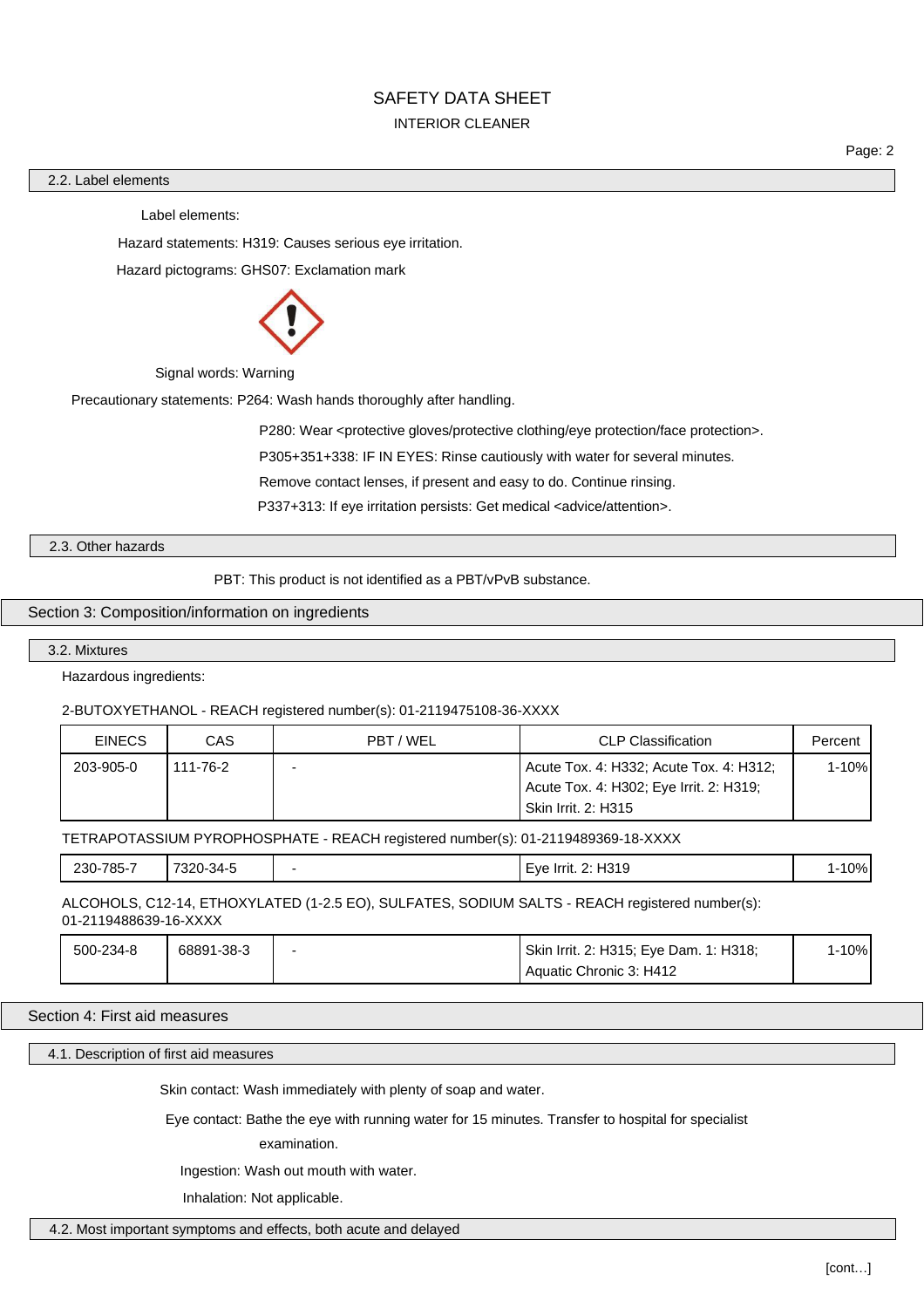# SAFETY DATA SHEET

### INTERIOR CLEANER

Skin contact: There may be irritation and redness at the site of contact.

Eye contact: There may be pain and redness. The eyes may water profusely. There may be severe pain. The vision may become blurred. May cause permanent damage.

Ingestion: There may be soreness and redness of the mouth and throat. Nausea and stomach pain may occur.

Inhalation: There may be irritation of the throat with a feeling of tightness in the chest.

Delayed / immediate effects: Immediate effects can be expected after short-term exposure.

4.3. Indication of any immediate medical attention and special treatment needed

Immediate / special treatment: Eye bathing equipment should be available on the premises.

Section 5: Fire-fighting measures

5.1. Extinguishing media

Extinguishing media: Suitable extinguishing media for the surrounding fire should be used. Use water spray to

cool containers.

5.2. Special hazards arising from the substance or mixture

Exposure hazards: In combustion emits toxic fumes.

5.3. Advice for fire-fighters

Advice for fire-fighters: Wear self-contained breathing apparatus. Wear protective clothing to prevent contact

with skin and eyes.

Section 6: Accidental release measures

6.1. Personal precautions, protective equipment and emergency procedures

Personal precautions: Mark out the contaminated area with signs and prevent access to unauthorised personnel.

Do not attempt to take action without suitable protective clothing - see section 8 of SDS.

Turn leaking containers leak-side up to prevent the escape of liquid.

6.2. Environmental precautions

Environmental precautions: Do not discharge into drains or rivers. Contain the spillage using bunding.

6.3. Methods and material for containment and cleaning up

Clean-up procedures: Absorb into dry earth or sand. Transfer to a closable, labelled salvage container for

disposal by an appropriate method.

6.4. Reference to other sections

Reference to other sections: See section 7 for information on safe handling. See Section 8 for information on

personal protective equipment. See section 13 for disposal information.

Section 7: Handling and storage

7.1. Precautions for safe handling

Handling requirements: Avoid direct contact with the substance. Ensure there is sufficient ventilation of the area.

Avoid the formation or spread of mists in the air.

7.2. Conditions for safe storage, including any incompatibilities

Page: 3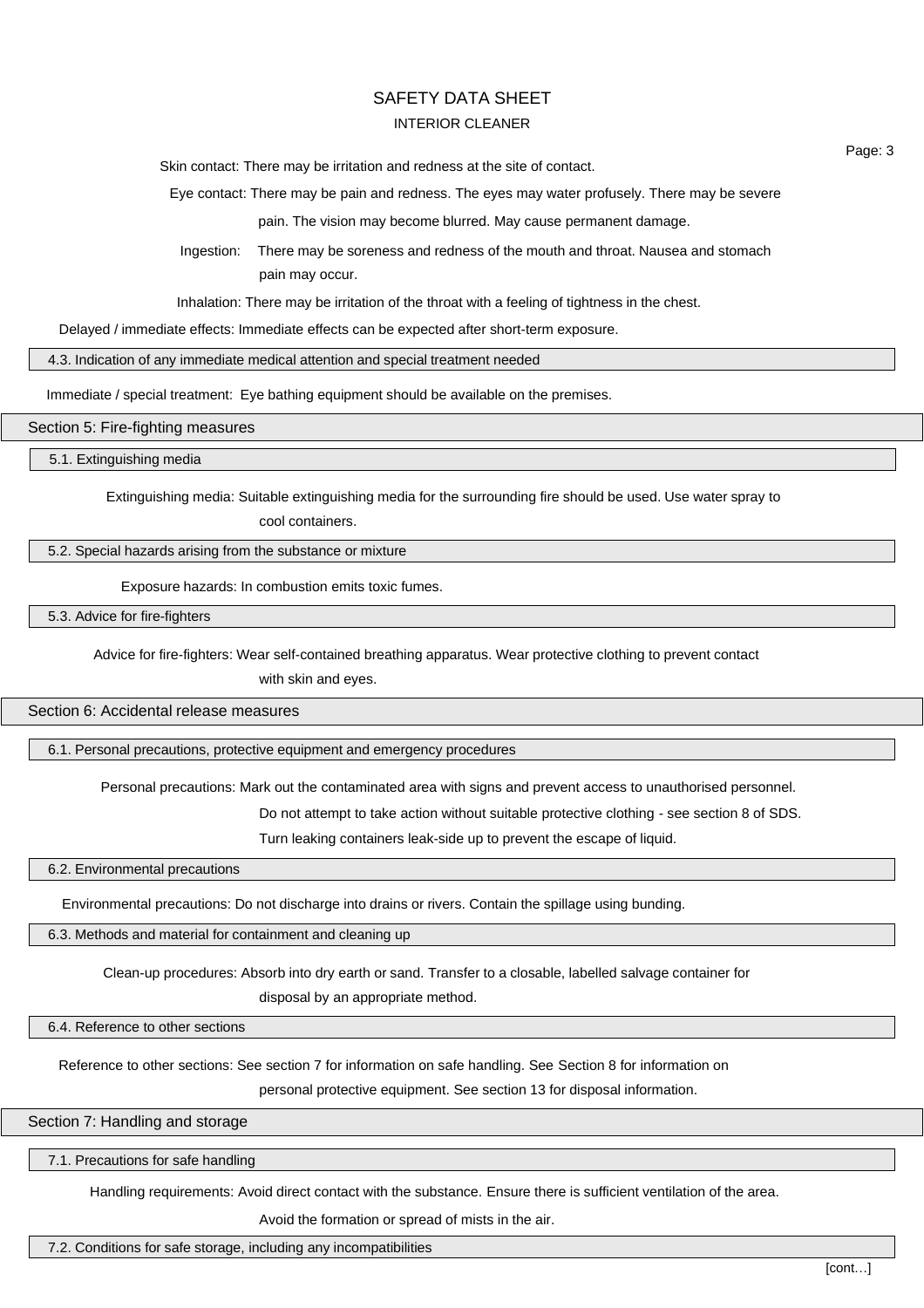# SAFETY DATA SHEET

# INTERIOR CLEANER

Storage conditions: Store in a cool, well ventilated area. Keep container tightly closed.

Suitable packaging: It is recommended to store in original packaging

#### 7.3. Specific end use(s)

Specific end use(s): Car cleaning and maintenance product

#### Section 8: Exposure controls/personal protection

#### 8.1. Control parameters

Hazardous ingredients:

#### 2-BUTOXYETHANOL

Workplace exposure limits:

| State | hour TWA | <b>STEL</b><br>15 min. | hour TWA | $\cap$ TEI<br>15 min.<br><b>SIEL</b> |
|-------|----------|------------------------|----------|--------------------------------------|
| UK    | 25 ppm   | 50 ppm                 |          |                                      |

DNEL/PNEC Values

DNEL / PNEC No data available.

8.2. Exposure controls

Engineering measures: Ensure there is sufficient ventilation of the area.

Respiratory protection: Self-contained breathing apparatus must be available in case of emergency.

Hand protection: Protective gloves.

Eye protection: Tightly fitting safety goggles. Ensure eye bath is to hand.

Skin protection: Protective clothing.

Environmental: An environmental assessment must be made to ensure compliance with local

environmental legislation.

#### Section 9: Physical and chemical properties

9.1. Information on basic physical and chemical properties

State: Liquid

Odour: Pleasant

Solubility in water: Soluble

Viscosity: Non-viscous

Flash point°C: >100

9.2. Other information

Other information: No data available.

Section 10: Stability and reactivity

10.1. Reactivity

Reactivity: Stable under recommended transport or storage conditions.

10.2. Chemical stability

Chemical stability: Stable under normal conditions.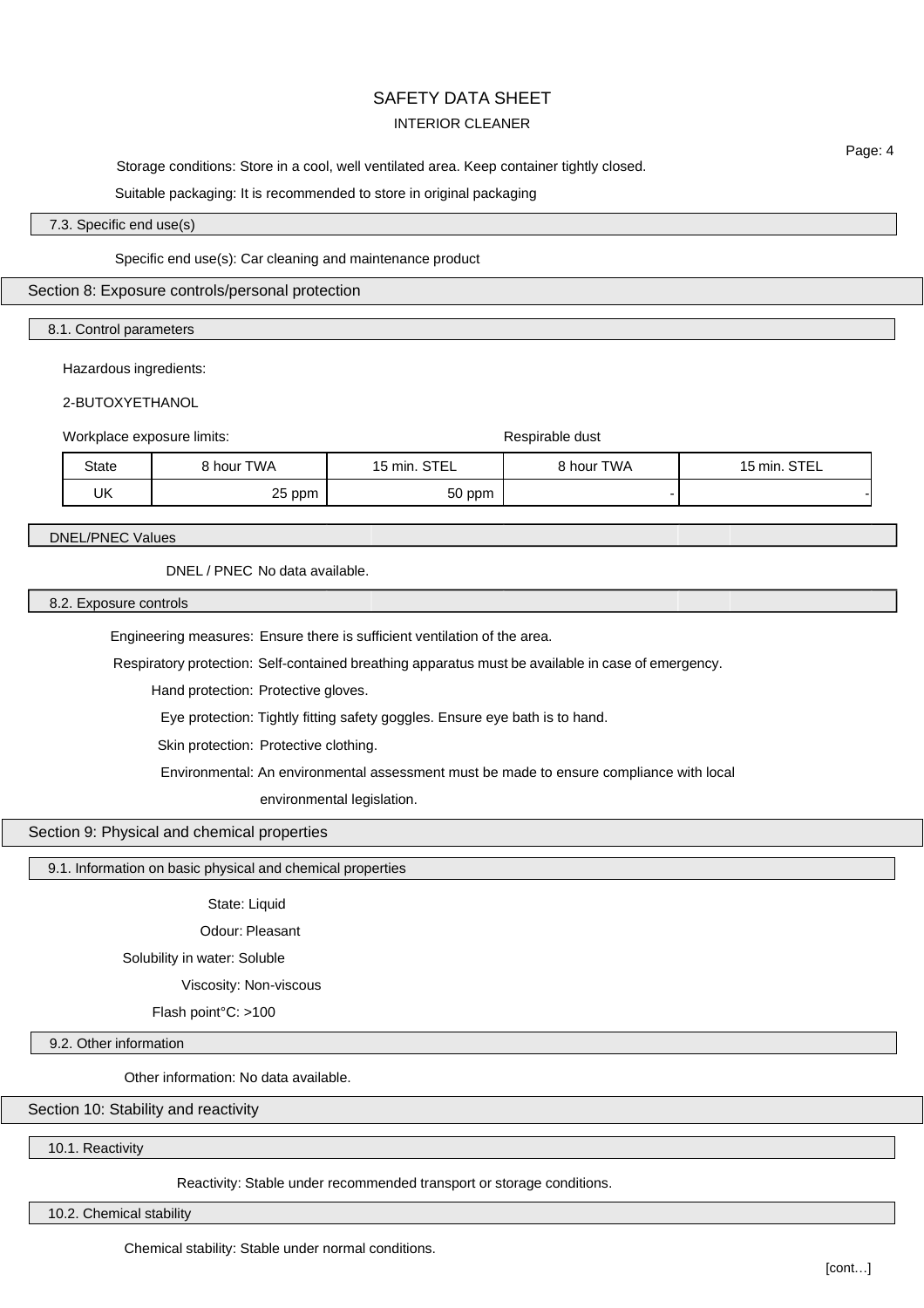## 10.3. Possibility of hazardous reactions

Hazardous reactions: Hazardous reactions will not occur under normal transport or storage conditions.

Decomposition may occur on exposure to conditions or materials listed below.

#### 10.4. Conditions to avoid

Conditions to avoid: Heat.

10.5. Incompatible materials

Materials to avoid: Strong oxidising agents. Strong acids.

10.6. Hazardous decomposition products

Haz. decomp. products: In combustion emits toxic fumes.

Section 11: Toxicological information

11.1. Information on toxicological effects

Hazardous ingredients:

# 2-BUTOXYETHANOL

| <b>IVN</b> | <b>RAT</b> | LD50 | 307 mg/kg  |
|------------|------------|------|------------|
| ORL        | <b>MUS</b> | LD50 | 1230 mg/kg |
| ORL        | <b>RAT</b> | LD50 | 470 mg/kg  |

#### TETRAPOTASSIUM PYROPHOSPHATE

| 2980<br><b>ORAL</b><br>.<br>LD50<br>RA.<br>ma/ka<br>--- |  |
|---------------------------------------------------------|--|
|---------------------------------------------------------|--|

Relevant hazards for product:

| Hazaro                        | Route | Basis                      |
|-------------------------------|-------|----------------------------|
| Serious eye damage/irritation | OPT   | calculated<br>: lazardous: |

Symptoms / routes of exposure

Skin contact: There may be irritation and redness at the site of contact.

Eye contact: There may be pain and redness. The eyes may water profusely. There may be severe

pain. The vision may become blurred. May cause permanent damage.

Ingestion: There may be soreness and redness of the mouth and throat. Nausea and stomach

pain may occur.

Inhalation: There may be irritation of the throat with a feeling of tightness in the chest.

Delayed / immediate effects: Immediate effects can be expected after short-term exposure.

## Section 12: Ecological information

12.1. Toxicity

Ecotoxicity values: No data available.

12.2. Persistence and degradability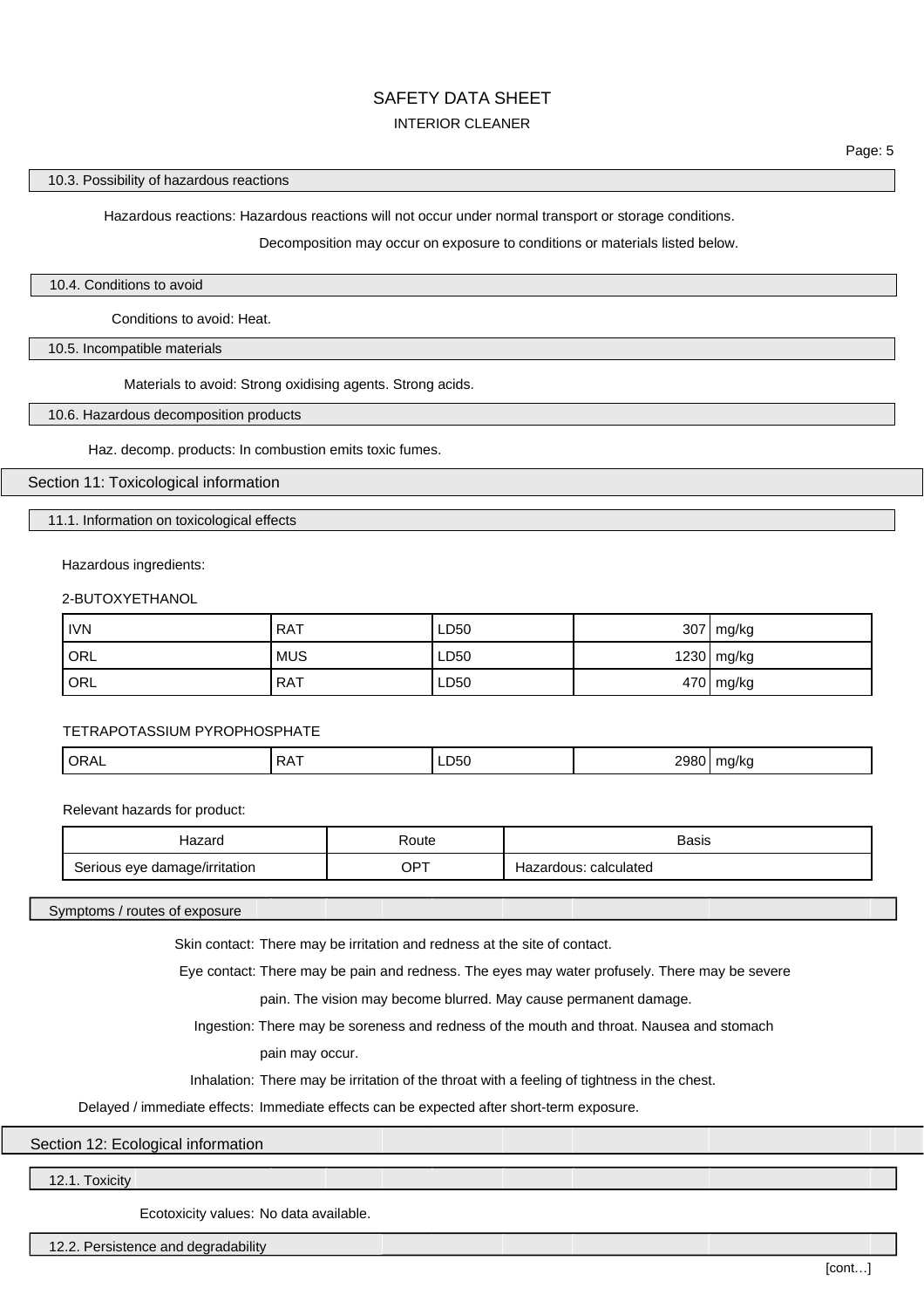Persistence and degradability: Biodegradable.

12.3. Bioaccumulative potential

Bioaccumulative potential: No bioaccumulation potential.

12.4. Mobility in soil

Mobility: Readily absorbed into soil.

12.5. Results of PBT and vPvB assessment

PBT identification: This product is not identified as a PBT/vPvB substance.

12.6. Other adverse effects

Other adverse effects: Negligible ecotoxicity.

Section 13: Disposal considerations

13.1. Waste treatment methods

Disposal operations: Transfer to a suitable container and arrange for collection by specialised disposal

company.

Disposal of packaging: Arrange for collection by specialised disposal company.

NB: The user's attention is drawn to the possible existence of regional or national

regulations regarding disposal.

Section 14: Transport information

Transport class: This product does not require a classification for transport.

Section 15: Regulatory information

15.1. Safety, health and environmental regulations/legislation specific for the substance or mixture

Specific regulations: EU Legislation Regulation (EC) No 1907/2006 REACH. Regulation (EC) No 1272/2008

CLP.

15.2. Chemical Safety Assessment

Chemical safety assessment: A chemical safety assessment has not been carried out for the substance or the mixture by

the supplier.

Section 16: Other information

Other information

Other information: This safety data sheet is prepared in accordance with Commission Regulation (EU) No

2015/830.

Phrases used in s.2 and s.3: H302: Harmful if swallowed.

H312: Harmful in contact with skin.

H315: Causes skin irritation.

H318: Causes serious eye damage.

H319: Causes serious eye irritation.

H332: Harmful if inhaled.

[cont…]